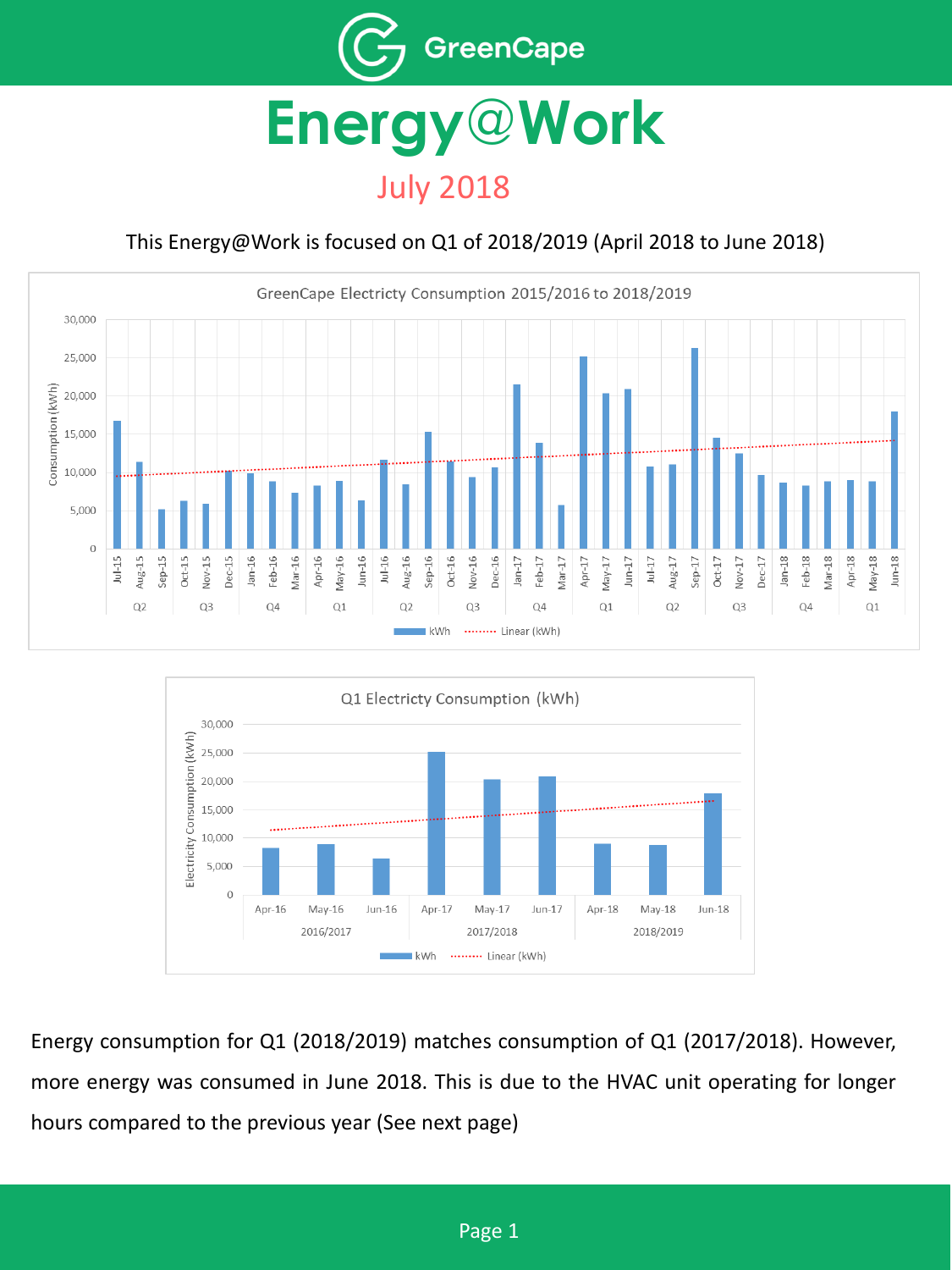## GreenCape **Energy**@**Work** July 2018





- The room temperature is not a constant temperature follows ambient temperature
- The seasonal temperature trend is clearly visible, but the energy consumption does not follow the seasonal trends (hotter days should consume more energy)
- Energy consumption for Q1 (2018/2019) matches consumption of Q1 (2017/2018). However, more energy was consumed in June 2018. This is due to the HVAC unit operating for longer hours compared to the previous year.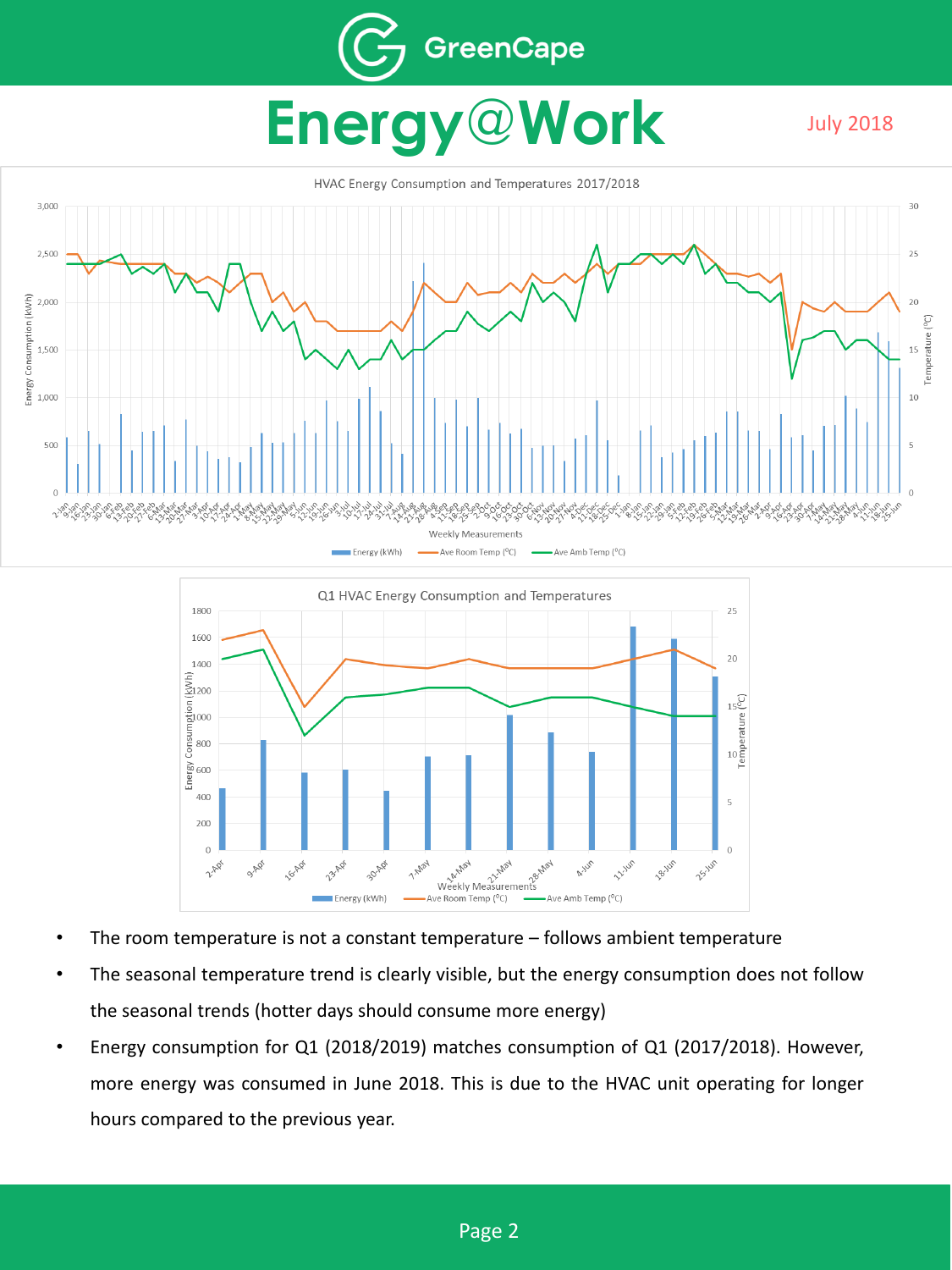

# **Energy**@**Work**

## July 2018





48% of Q1's electricity consumption was from only the HVAC. The remaining 52% was consumption from everything else (lighting, computers, heaters, hydroboil, hot water geyser etc)